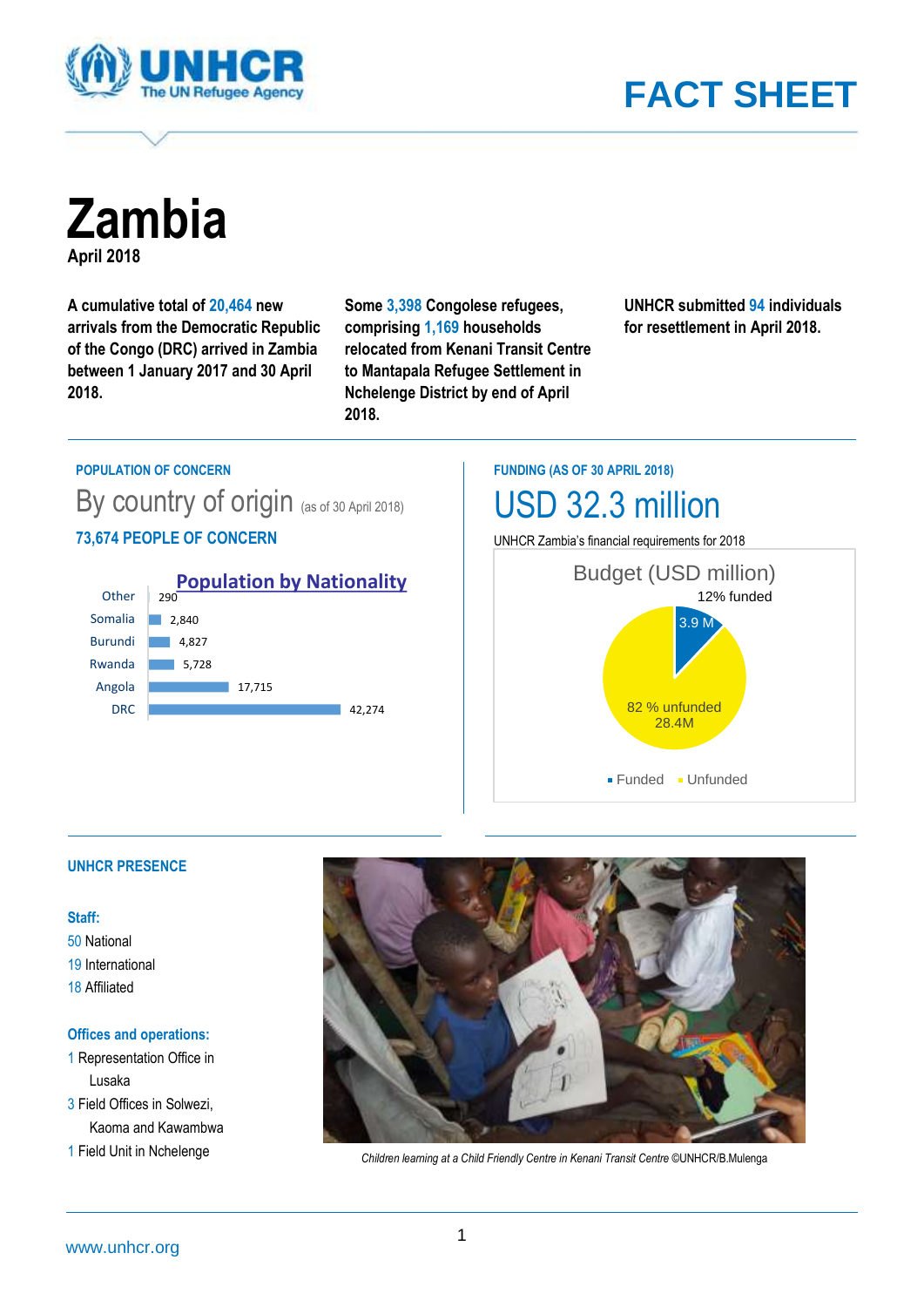

## Working with Partners

- Working together with the Government of Zambia through its key interlocutor the Office of the Commissioner for Refugees under the Ministry of Home Affairs, UNHCR provides protection and humanitarian assistance to 73,674 people of concern. To achieve its mandate, UNHCR collaborates with key Government line ministries, NGOs and the private sector: Ministry of Home Affairs/Commissioner for Refugees Office | Ministry of Health | Ministry of General Education | Ministry of Community Development and Social Services | Ministry of Agriculture and Livestock | Ministry of Energy and Water Development | Action Africa Help | Care Canada | Caritas Czech Republic | Save the Children | Self Help Africa | Zambia Red Cross Society.
- Additionally, under the Comprehensive Refugee Response Framework, several Government departments, including district and provincial authorities, UN agencies and NGOs have partnered with UNHCR as part of the Congolese emergency response.

#### Main Activities

#### **Protection**

- A total of 20,464 Congolese refugees arrived in Zambia between 1 January 2017 and 30 April 2018. Though the number of new arrivals has been decreasing, new arrivals from the Democratic Republic of the Congo (DRC) continue to seek asylum in Zambia. UNHCR continues to monitor the situation in view of ongoing militia activities in the DRC.
- Relocation movements of Congolese refugees from Kenani Transit Centre to Mantapala Refugee Settlement in Nchelenge have continued. The latter now hosts about 3,398 refugees.
- Working with the Office of the Commissioner for Refugees in the Ministry of Home Affairs, UNHCR conducted a refugee status determination training for Government officers who are members of the District Joint Operations Committee in Solwezi, Kalumbila, Mwinilunga and Kipushi.

#### **Education**

■ UNHCR, through the Ministry of General Education and its partner, Caritas Czech Republic, is providing educational support to 360 children and youths in Lusaka. In Mayukwayukwa and Meheba Refugee Settlements, about 7,163 school-aged children are enrolled in primary and secondary schools. UNHCR with support of the German Government under the Albert Einstein German Academic Refugee Initiative DAFI, is currently providing financial support to 42 (21 males and 21 females) refugees to access tertiary education. To further support skills development, UNHCR is working with the German Embassy and the German International Cooperation Agency (GIZ) to facilitate internships as a way of promoting work-based learning.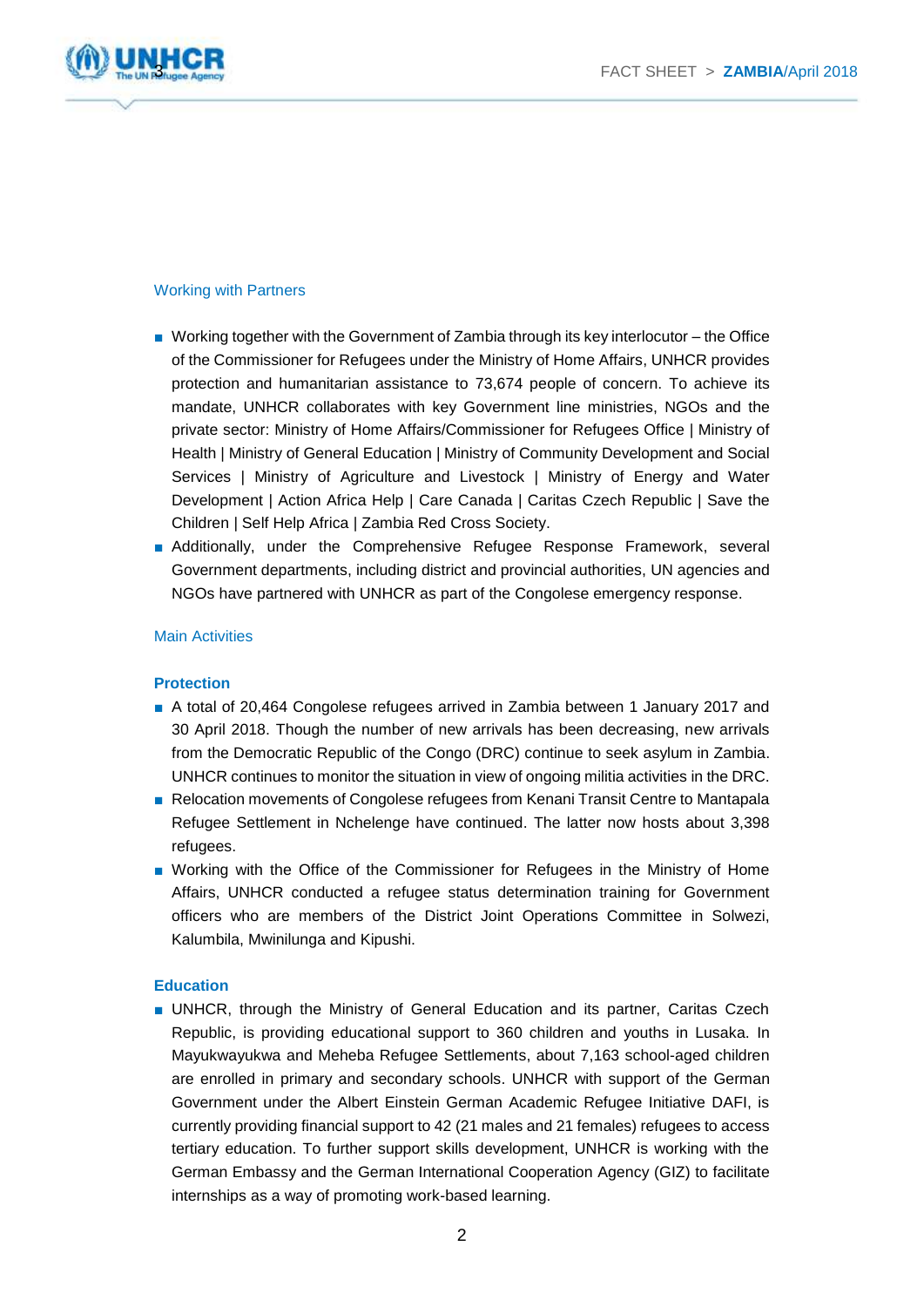

## **Health**

■ The Ministry of Health with support from UNHCR offers free quality primary health care services to people of concern and nationals in Mayukwayukwa and Meheba Refugee Settlements, Lusaka, as well as in Kenani Transit Centre and the recently established Mantapala Refugee Settlement in Nchelenge District, Luapula Province.

## **Durable Solutions**

- UNHCR Zambia's 2018 resettlement target has been set at 1,200 individuals. In April 2018, the Office has so far referred 23 cases consisting of 72 individuals to the Regional Office for Southern Africa Resettlement Support Unit, for onward submission to resettlement countries. In addition, 21 cases consisting of 94 individuals have been submitted to resettlement countries this month (and 165 cases/524 persons this year), mainly to the USA and the Nordic countries. Regarding departures, 17 cases consisting of 47 individuals have departed to resettlement countries in 2018 thus far.
- Under the local integration programme, 1,429 residence permits have been so far issued to former Angolan refugees in both Mayukwayukwa and Meheba settlements.

## **Livelihoods**

- The Graduation Approach, a livelihoods project that seeks to train and allow refugees and host communities to increase their income, is being implemented in Mayukwayukwa and Meheba Refugee Settlements, as well as in Lusaka urban areas.
- Livelihoods interventions in Mantapala have also begun in collaboration with the Ministry of Agriculture and Livestock and Caritas.
- From April 2018, an electronic cash-based intervention system (mobile money) has been introduced in Meheba and the first distribution was well received by beneficiaries and successful.

#### **Logistics**

- Prepositioning of core relief items (CRIs) in all locations as well as distribution was a key major activity undertaken.
- As part of preparations for any influx of Congolese refugees in 2018, UNHCR together with the Office of the Commissioner for Refugees is in the process of identifying key locations in the Copperbelt and North-western Provinces to store CRIs for preparedness purpose.